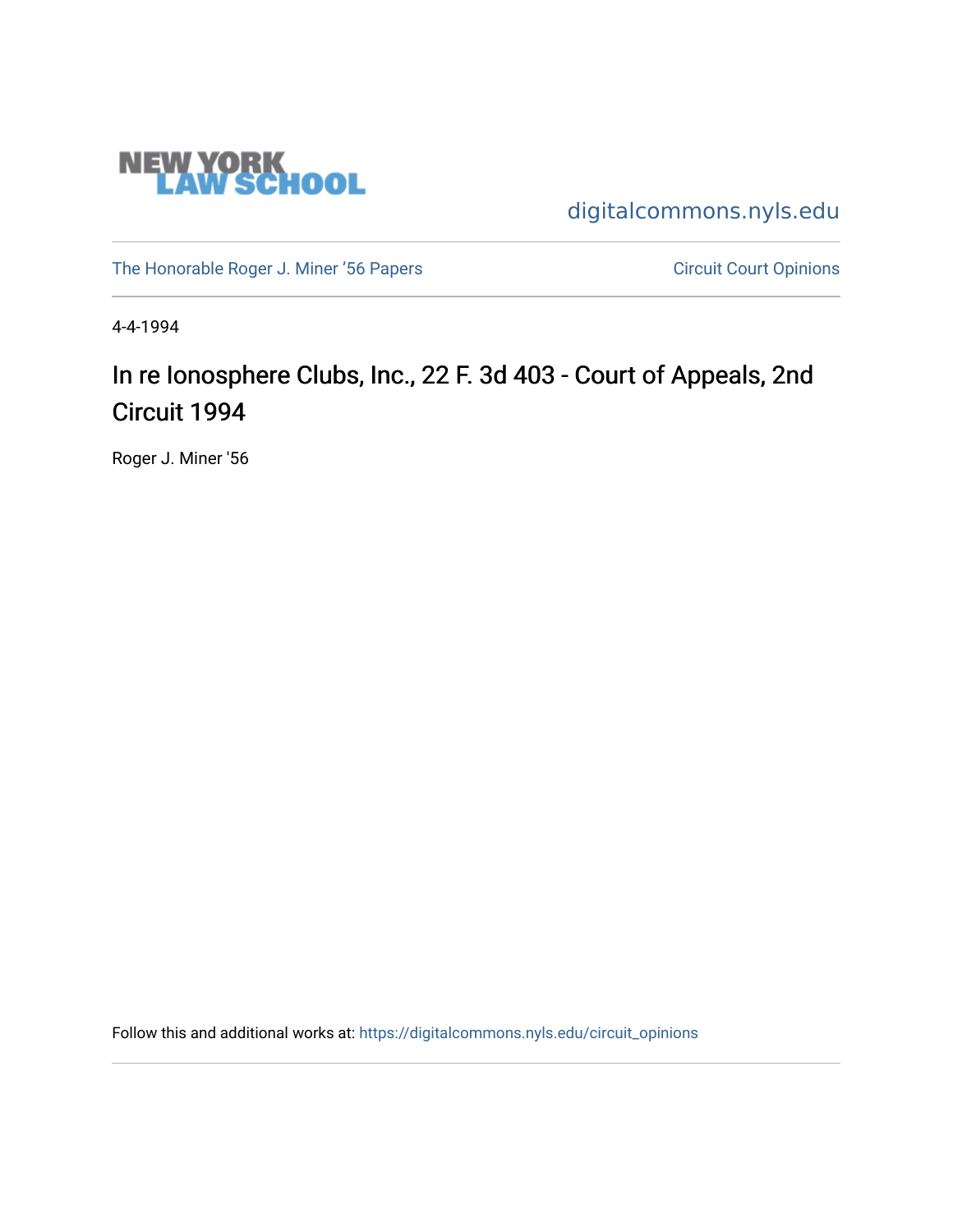#### **22 F.3d 403 (1994)**

#### **In re IONOSPHERE CLUBS, INC.; Eastern Air Lines, Inc.; Bar Harbor Airways, Inc., doing business as Eastern Express, Debtors.**

#### **AIR LINE PILOTS ASSOCIATION, INTERNATIONAL; International Association of Machinists and Aerospace Workers; Transport Workers Union of America, Appellants,**

**v.**

**Martin R. SHUGRUE, Jr., Trustee for the Estate of Eastern Air Lines, Inc., Appellee.**

No. 597 Docket 93-5054.

#### **United States Court of Appeals, Second Circuit.**

<span id="page-1-2"></span>Argued December 13, 1993. Decided April 4, 1994.

<span id="page-1-0"></span>[\\*404](#page-1-0) Richard M. Selzer, New York City (Richard A. Brook, Cohen, Weiss and Simon, of counsel), for appellant Air Line Pilots Ass'n, Intern. [404](#page-1-0)

Joseph Guerrieri, Jr. and Robert S. Clayman, Washington, DC (Guerrieri, Edmond & James, P.C., of counsel), for appellant Intern. Ass'n of Machinists and Aerospace Workers.

Joseph L. Manson, III, Washington, DC (Douglas W. Hall, Verner, Liipfert, Bernhard, McPherson & Hand, Chartered, of counsel), for appellee.

Before: MINER and WALKER, Circuit Judges, and MUNSON,<sup>[\[\\*\]](#page-5-0)</sup> District Judge.

MINER, Circuit Judge:

<span id="page-1-3"></span><span id="page-1-1"></span>[On this appeal we once again concern ourselves with the bankruptcy of Eastern Air Lines.](https://scholar.google.com/scholar_case?case=11009219763567103995&q=93-5054&hl=en&as_sdt=6,31) *See In re Ionosphere Clubs, Inc.,* 922 F.2d 984, 988 (2d Cir.1990) ("*Ionosphere I*"), *cert. denied,* [\\_\\_\\_ U.S. \\_\\_\\_, 112 S.Ct. 50, 116 L.Ed.2d 28 \(1991\).](https://scholar.google.com/scholar_case?about=11611533902419391966&q=93-5054&hl=en&as_sdt=6,31) The Air Line Pilots Association, International ("ALPA"), the International Association of Machinists and Aerospace Workers ("IAM") and the Transport Workers Union ("TWU")<sup>[\[1\]](#page-5-1)</sup> (collectively, the "Unions") appeal from a May 24, 1993 order of the United States District Court for the Southern District of New York (Mukasey, *J.*); *In re Ionosphere Clubs, Inc.,* 154 B.R. 623 [\(S.D.N.Y.1993\), affirming a September 10, 1991 order of the United States Bankruptcy Court for the Southern Distri](https://scholar.google.com/scholar_case?case=4246915819534948948&q=93-5054&hl=en&as_sdt=6,31)ct of New York (Lifland, *C.J.*), classifying pre-petition vacation pay claims asserted by former Eastern employees in part as unsecured claims eligible for third-priority status under [\\*405](#page-1-1) section 507(a)(3) of the Bankruptcy Code (the "Code"), 11

U.S.C. § 507(a)(3), and in part as general unsecured claims. The district court also rejected ALPA's contention that the bankruptcy court erred by not requiring Eastern and ALPA to arbitrate a dispute over the interpretation of the vacation pay provisions in the collective bargaining agreement between them, finding that there was no arbitrable dispute regarding these provisions. On appeal, the Unions contend that section 1113(f) of the Code supersedes the priority scheme of section 507, giving the vacation pay claims a superpriority status. ALPA also reasserts its contention that the bankruptcy court should have ordered Eastern to arbitrate with ALPA over the interpretation of the vacation pay provisions in the collective bargaining agreement between them. For the reasons that follow, we affirm. [405](#page-1-1)

#### **BACKGROUND**

On March 9, 1989, Eastern filed a petition for relief under chapter 11 of the Code, 11 U.S.C. §§ 1101-1174. Martin R. Shugrue, Jr. was appointed trustee of Eastern's estate in April of 1990 and was charged with operating the airline and managing its properties pursuant to the Code. On January 18, 1991, Eastern ceased operations, and all employees of Eastern were terminated by February 1, 1991.

ALPA represents the airline pilots formerly employed by Eastern, IAM represents ground services personnel and other employees formerly employed by Eastern and TWU represents all former Eastern flight attendants. The collective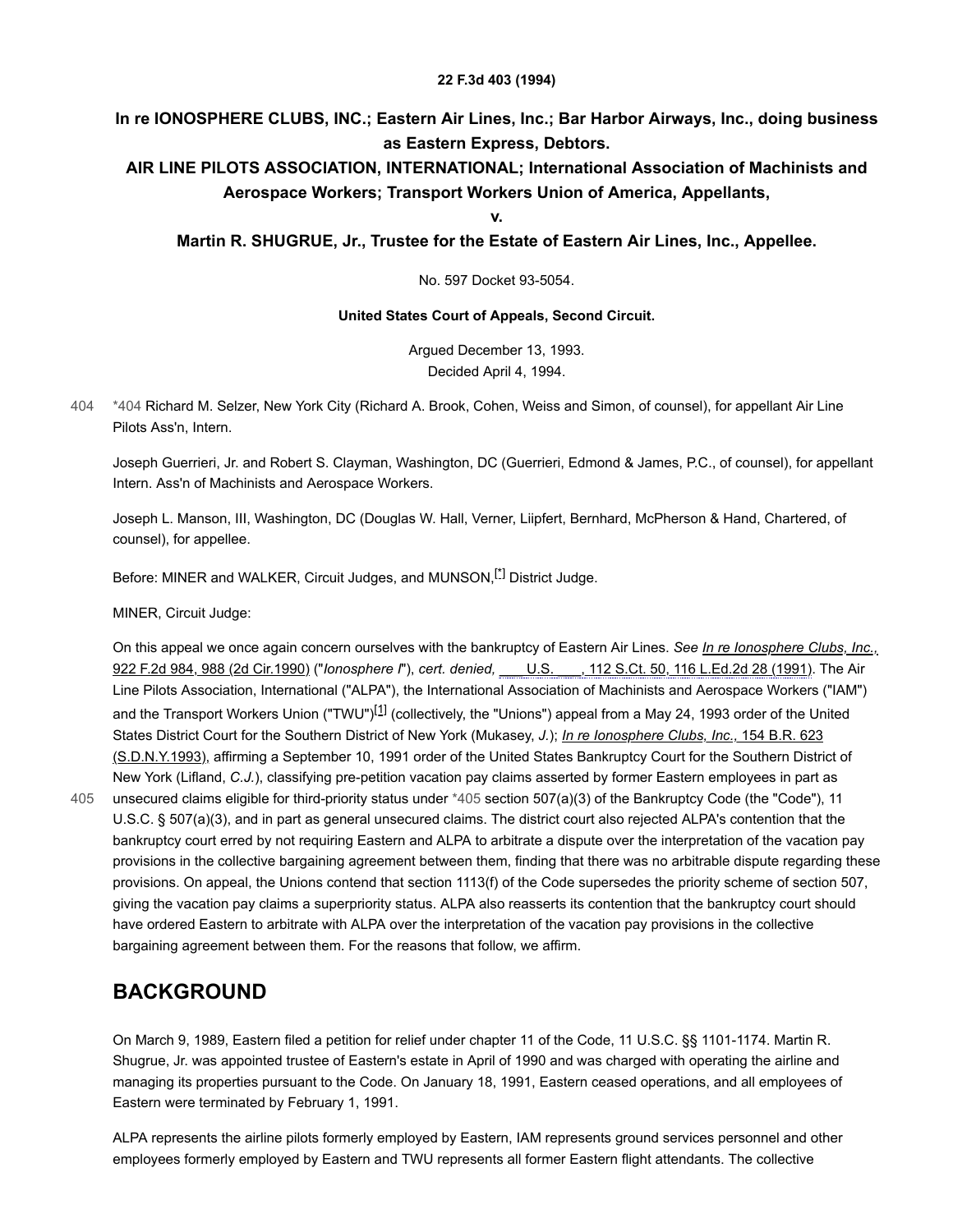bargaining agreements ("CBAs") at issue on this appeal were entered into between Eastern and the Unions pursuant to the Railway Labor Act, 45 U.S.C. §§ 151-188. The vacation pay provisions of the CBAs are essentially alike. Union employees "accrued" vacation on a day-to-day basis in one year and "earned" the right to take it on January 1 of the following year. Employees generally are entitled to full payment for earned, unused vacation upon their separation from Eastern. The Eastern-ALPA CBA differs slightly in that pilots who retire or are furloughed are entitled to payment for all accrued vacation, including not only vacation earned on January 1 of the year of separation, the standard vesting date, but also vacation accrued in the year of separation. The estates of pilots who die are to be paid as if those pilots had retired.

When Eastern filed its chapter 11 petition, many employees had not taken all of their earned vacation and thus had claims for unused vacation pay earned prior to the petition date. These claims total over sixty million dollars. Eastern does not dispute that all ALPA- and IAM-represented employees are entitled to all vacation pay due under the CBAs at the time of their separation from employment, and the vacation pay provisions of the CBAs have not been rejected by Eastern.

On July 26, 1991, Eastern moved the bankruptcy court for an order determining the priority of the pre-petition vacation pay claims. There was a dispute between Eastern and the Unions concerning the portion of the employees' unused pre-petition vacation pay eligible for treatment under section 507(a)(3) of the Code, which gives third-priority status to unsecured claims for wages, salaries or commissions, including vacation pay, "earned by an individual within 90 days before the date of the filing of the petition ...; but only to the extent of \$2,000 for each such individual." The Unions asserted that *all* claims for payment of unused vacation accrued in 1988 were entitled to third-priority status, since the "earn" date fell on January 1, 1989, which was within ninety days of the petition date. The Unions also contended that section 1113(f), which prohibits a trustee from unilaterally terminating or modifying a CBA, superseded the priority scheme of section 507 and required that vacation pay be accorded the equivalent priority of an administrative expense pursuant to section 507(a)(1). Eastern urged the bankruptcy court to adopt the reasoning of *In re Northwest Engineering Co.,* [863 F.2d 1313, 1319 \(7th Cir.1988\),](https://scholar.google.com/scholar_case?case=7225954526954147460&q=93-5054&hl=en&as_sdt=6,31) that for purposes of section 507(a)(3) only claims for vacation pay attributable to work performed in the ninety days immediately prior to filing are entitled to third-priority status, subject to the statutory [\\*406](#page-2-0) \$2000 cap, regardless of when the "earn" date occurred.

[406](#page-2-0)

<span id="page-2-0"></span>In a September 10, 1991 order, the bankruptcy court granted Eastern's motion, holding that only claims for vacation pay attributable to work actually performed during the ninety-day period immediately preceding the petition date were eligible for third-priority status, regardless of the earn date. The bankruptcy court also concluded that the remainder of the pre-petition vacation pay claims would be general unsecured claims. Finally, it rejected the Unions' contention that section 1113 should be construed to supersede the priority scheme established by section 507.

The Unions appealed the bankruptcy court's order. In a May 24, 1993 order, the district court affirmed the bankruptcy court's disposition in all respects, phrasing the primary issue as "whether judicial application of the priority scheme of § 507 constitutes a unilateral termination or alteration of the provisions of the collective bargaining agreement by the trustee as contemplated by § 1113, and whether the granting of `superpriority' status to all unrejected pay claims is an appropriate method of enforcing the protections of § 1113." [154 B.R. at 626-27](https://scholar.google.com/scholar_case?case=4246915819534948948&q=93-5054&hl=en&as_sdt=6,31). The district court also rejected ALPA's contention that the bankruptcy court erred in failing to require Eastern and ALPA to arbitrate a purported dispute over the interpretation of the vacation pay provisions in the Eastern-ALPA CBA regarding pilots who retired, were furloughed or had died, finding that there was no dispute between the parties as to the substance of the CBA provisions.

## **DISCUSSION**

## *1. Standard of Review*

[An order of the district court acting in its appellate capacity in a bankruptcy case is subject to plenary review.](https://scholar.google.com/scholar_case?case=11009219763567103995&q=93-5054&hl=en&as_sdt=6,31) *Ionosphere I,* 922 F.2d at 988. Accordingly, we review the bankruptcy court's conclusions of law *de novo* and its findings of fact for clear error. *Id.*

## *2. Sections 507 and 1113*

On appeal, the Unions have dropped their contention that all claims for vacation pay accrued in 1988 are entitled to thirdpriority status simply because the pay was earned as of January 1, 1989. They continue to maintain, however, that all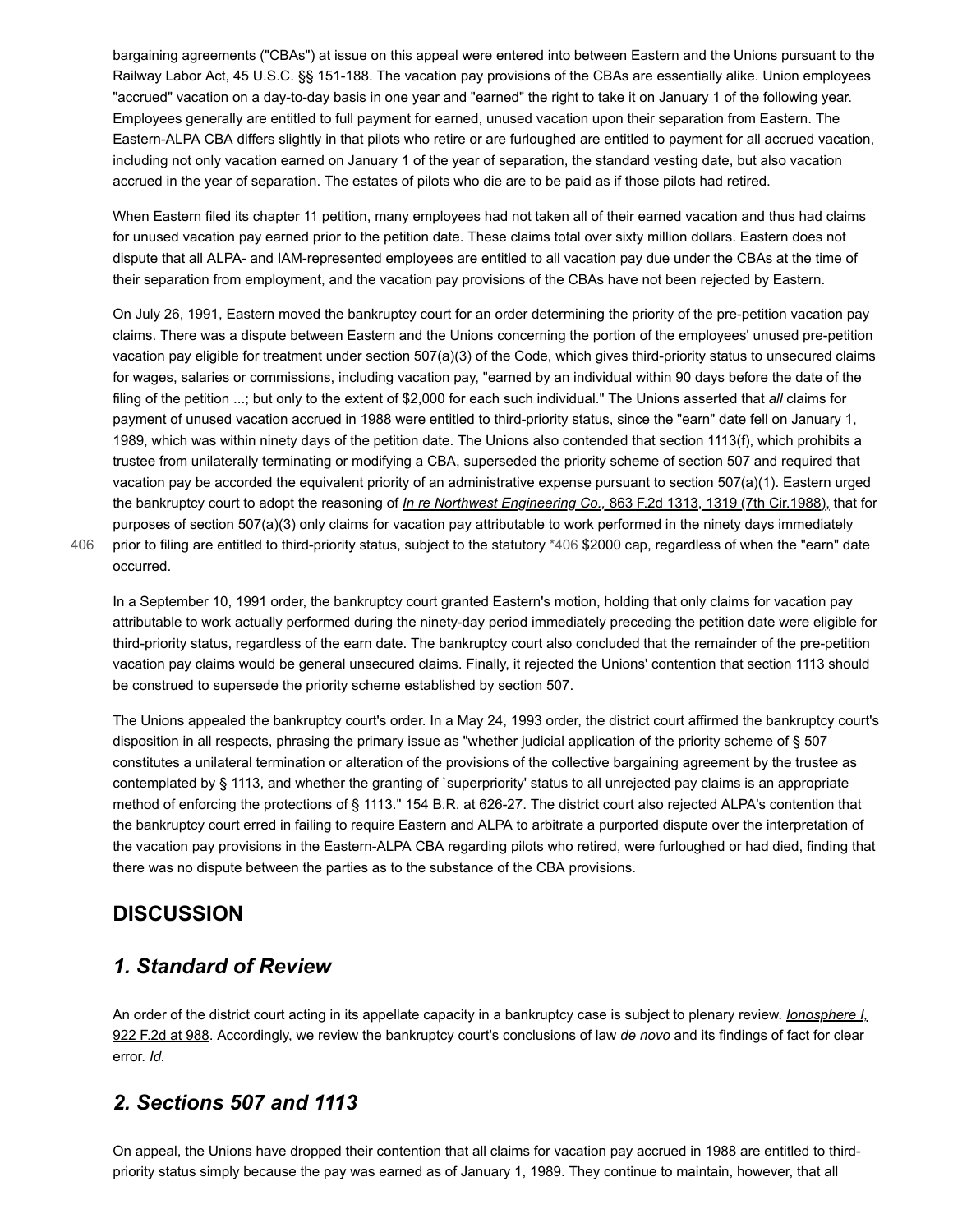vacation pay claims are entitled to a superpriority status equivalent at least to an administrative expense. Thus, we must determine whether, as the Unions assert, section 1113(f) of the Code preempts the application of the priority scheme of section 507. We conclude that it does not.

[Section 1113 of the Code provides the sole means by which a trustee may assume, reject or modify a CBA.](https://scholar.google.com/scholar_case?case=11009219763567103995&q=93-5054&hl=en&as_sdt=6,31) *Ionosphere I,* 922 F.2d at 989. We have described the purposes of this provision as follows:

It ensures that the debtor attempt to negotiate with the union prior to seeking to terminate a collective bargaining agreement. § 1113(b). In the event such negotiations fail, it delineates the standard by which an application by the debtor to terminate the collective bargaining agreement is to be judged by the bankruptcy court and establishes a time frame in which this determination is to be made.

*Id.* Section 1113(f) provides that "[n]o provision of [the Code] shall be construed to permit a trustee to unilaterally terminate or alter any provisions of a collective bargaining agreement prior to compliance with the provisions of this section." The Unions argue that section 1113(f) preempts the priority scheme of section 507 and mandates that the claims for pre-petition vacation pay receive first priority as administrative expenses. Whether section 1113(f) trumps section 507 to create a superpriority for claims arising under CBAs is an issue that has divided the courts within this Circuit and elsewhere. *Compare In re Roth Am., Inc.,* [975 F.2d 949, 954-58 \(3d Cir.1992\)](https://scholar.google.com/scholar_case?case=8469948038128266466&q=93-5054&hl=en&as_sdt=6,31) (holding that vacation pay claims arising under a CBA are subject to the priorities in § 507); *In re Armstrong Store Fixtures Corp.,* 135 B.R. 18, 22 (Bankr. W.D.Pa.1992) ("§ 1113(f) [does not supersede and render § 507\(a\) inoperative when determining the priority to be accorded to employee claims"\);](https://scholar.google.com/scholar_case?case=11136050098463410932&q=93-5054&hl=en&as_sdt=6,31)*In*

<span id="page-3-0"></span>*re Murray Indus.,* 110 B.R. [\\*407](#page-3-0) [585, 588 \(Bankr.M.D.Fla.1990\)](https://scholar.google.com/scholar_case?case=4764917846352410308&q=93-5054&hl=en&as_sdt=6,31) ("the better view is one which reconciles § 507 with § 1113"), *vacated as moot,* [140 B.R. 298 \(M.D.Fla.1992\)](https://scholar.google.com/scholar_case?case=3766427407861334239&q=93-5054&hl=en&as_sdt=6,31) *with In re Golden Distribs., Ltd.,* [152 B.R. 35, 37 \(S.D.N.Y.1992\)](https://scholar.google.com/scholar_case?case=17613301087255373202&q=93-5054&hl=en&as_sdt=6,31) (stating "[t]he only way that the intended result of full performance of the [CBA] can be assured, is if claims arising under the [CBA], are treated as administrative expenses"); *United Steelworkers of Am. v. Ohio Corrugating Co.,* No. 4:90CV0810, 1991 WL 213850, at \*1, 1991 U.S.Dist. LEXIS 18815, at \*2-\*4 (N.D.Ohio March 15, 1991) (section 1113 grants "a priority to [collectively bargained claims over and above the priorities set forth in §§ 503 and 507"\);](https://scholar.google.com/scholar_case?case=9403418108323001113&q=93-5054&hl=en&as_sdt=6,31) *In re Arlene's Sportswear, Inc.,* 140 B.R. 25, 27-28 (Bankr. D.Mass.1992). We find the Third Circuit's holding in *Roth*—that sections 1113(f) and 507 can be reconciled—to be the better reasoned position and the one most consistent with our analysis of the preemptive scope of section 1113(f) in *Ionosphere I.* [407](#page-3-0)

In *Ionosphere I,* we held that section 1113(f) precluded the application of the automatic stay provisions of section 362 to circumvent Eastern's obligation under a CBA to arbitrate a dispute with ALPA, [922 F.2d at 992,](https://scholar.google.com/scholar_case?case=11009219763567103995&q=93-5054&hl=en&as_sdt=6,31) but that it did not preclude the stay of an action brought by ALPA in the Southern District of Florida to enjoin Eastern from "wet-leasing" aircraft to replace Eastern aircraft that were grounded due to striking workers, *id.* at 994-95. We recognized that section 1113(f) was intended to reverse that portion of the decision in *NLRB v. Bildisco & Bildisco,* 465 U.S. 513, 104 S.Ct. 1188, 79 L.Ed.2d 482 [\(1984\), in which the Supreme Court held that a CBA was an executory contract which the trustee could unilaterally reject](https://scholar.google.com/scholar_case?case=1271128742352393652&q=93-5054&hl=en&as_sdt=6,31) pursuant to section 365(a) of the Code. Accordingly, we held that section 1113(f) "prohibit[ed] the application of any other provision of the Bankruptcy Code when such application would permit a debtor to achieve a unilateral termination or modification of a collective bargaining agreement without meeting the requirements of § 1113." [922 F.2d at 990-91.](https://scholar.google.com/scholar_case?case=11009219763567103995&q=93-5054&hl=en&as_sdt=6,31) As applied to a particular section of the Code, however, we cautioned that section 1113(f) was "circumstance specific rather than section specific." *Id.* at 991. Thus, acknowledging the axiom of statutory interpretation that, "`when two statutes are capable of co-existence, it is the duty of the courts ... to regard each as effective,'" we concluded that we would "give effect to the automatic stay to the extent that its application [was] not in irreconcilable conflict with § 1113." *Id.* (quoting *Radzanower v. Touche Ross & Co.,* [426 U.S. 148, 155, 96 S.Ct. 1989, 1993, 48 L.Ed.2d 540 \(1976\)\)](https://scholar.google.com/scholar_case?case=15902630456685553898&q=93-5054&hl=en&as_sdt=6,31).

We ultimately decided that application of the automatic stay would effectively nullify the arbitration clause in the CBA at issue in *Ionosphere I* by altering the method of dispute resolution. Accordingly, there was an irreconcilable conflict with section 1113, and the automatic stay could not be applied to stay the arbitration. *Id.* at 993-94. With regard to the judicial proceeding in the Southern District of Florida, we held that staying the action and allowing the bankruptcy court to hear the dispute did not offend section 1113. Since the bankruptcy court had jurisdiction to hear the matter and adjudication in the bankruptcy court did not alter the method of dispute resolution provided for in the CBA, there was no violation of section 1113(f). *Id.* at 993.

Applying the analytical framework we established in *Ionosphere I* to the facts of this case, we hold that application of the priority scheme of section 507 will not allow Eastern unilaterally to modify or terminate its obligations under the CBAs. In holding as we do, we are not drawing a mere semantical distinction. Eastern's obligation to satisfy in full the vacation pay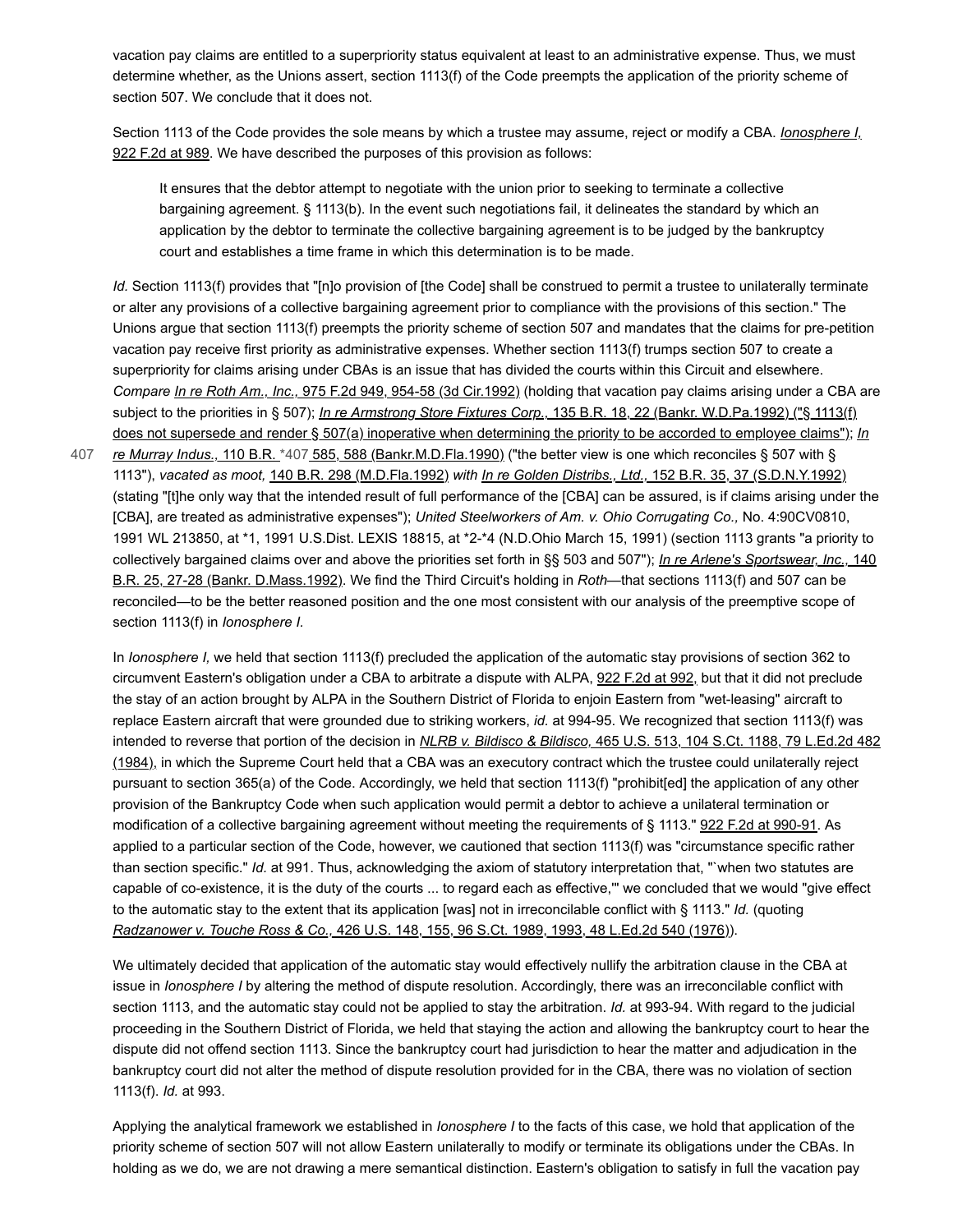claims remains unchanged. Section 507 only establishes the priority of those claims, it does not affect the underlying obligation. As the district court recognized, "Judicial ordering of benefit claims pursuant to § 507 is not equivalent to employer avoidance of obligations under a collective bargaining agreement. The collective bargaining agreement is [respected, but the financial obligations issuing from it are accorded priority consistent with the Bankruptcy Code." 154 B.R.](https://scholar.google.com/scholar_case?case=4246915819534948948&q=93-5054&hl=en&as_sdt=6,31) at 630. Moreover, application of the priority scheme does not conflict with the purpose of section 1113. As the Third Circuit recognized in *Roth,*

[408](#page-4-0)

<span id="page-4-0"></span>The congressional goal embodied in section 1113 to give special consideration to a collective [\\*408](#page-4-0) bargaining agreement and encourage the debtor and the union to reach a mutually acceptable agreement while the provisions of the current agreement remain in effect until the bankruptcy court authorizes unilateral rejection or modification of the agreement pursuant to section 1113 can be satisfied without interfering with the previously established statutory priorities.

[975 F.2d at 957](https://scholar.google.com/scholar_case?case=8469948038128266466&q=93-5054&hl=en&as_sdt=6,31) (citation omitted). In enacting section 1113, Congress was concerned with preventing employers from using bankruptcy as an offensive weapon to rid themselves of burdensome collective bargaining agreements, not with re-ordering the priority in which claims would be paid. *See In re Century Brass Prods.,* [795 F.2d 265, 272 \(2d Cir.\),](https://scholar.google.com/scholar_case?case=17437744102386483287&q=93-5054&hl=en&as_sdt=6,31) *cert. denied,* 479 [U.S. 949, 107 S.Ct. 433, 93 L.Ed.2d 383 \(1986\).](https://scholar.google.com/scholar_case?about=9767772477528528489&q=93-5054&hl=en&as_sdt=6,31)

Implying a superpriority for claims arising under CBAs also would disrupt the careful balancing of competing policies embodied in section 507. "Section 507 is intended to be the exclusive list of priorities in bankruptcy. Priorities are to be fixed by Congress. Courts are not free to fashion their own rules of superpriorities or subpriorities within any given priority class." 3 Lawrence P. King, et al., *Collier on Bankruptcy* ¶ 507.02[2] (15th ed. 1993); *see Nathanson v. NLRB,* 344 U.S. 25, 29, 73 [S.Ct. 80, 83, 97 L.Ed. 23 \(1952\) \("The theme of the Bankruptcy Act is equality of distribution; and if one claimant is to be](https://scholar.google.com/scholar_case?case=235298719132513880&q=93-5054&hl=en&as_sdt=6,31) preferred over others, the purpose should be clear from the statute." (internal quotations omitted)). Recognizing this restriction, we are loath to create a class of claims with superpriority status absent express statutory authority. Section 1113 does not address the priority to be accorded claims arising from a debtor's obligations under a CBA. We must therefore assume that Congress intended that the priorities set forth in section 507 should apply to these claims. When Congress has intended to alter the general priority scheme, it has done so explicitly. For example, section 1114(e)(2) expressly confers upon retiree benefits owed by the debtor the status of an allowed administrative expense. *See Roth,* [975 F.2d at 956](https://scholar.google.com/scholar_case?case=8469948038128266466&q=93-5054&hl=en&as_sdt=6,31). Finally, we note that the Unions' proposed priority scheme is inconsistent with the established rule in this Circuit that vacation pay claims are accorded first-priority status as administrative expenses only to the extent the vacation pay is attributable to post-petition work. *[See Straus-Duparquet, Inc. v. Local Union No. 3, Int'l Bhd. of Elec. Workers,](https://scholar.google.com/scholar_case?case=6002687402455396269&q=93-5054&hl=en&as_sdt=6,31)* 386 F.2d 649, 650-51 (2d Cir.1967) (construing § 64(a) of former Bankruptcy Act).

In support of their position, the Unions place primary reliance on the Sixth Circuit's decision in *In re Unimet Corp.,* 842 F.2d 879 (6th Cir.), *cert. denied,* [488 U.S. 828, 109 S.Ct. 81, 102 L.Ed.2d 57 \(1988\). The primary issue in that case was whether](https://scholar.google.com/scholar_case?case=7441413347565281527&q=93-5054&hl=en&as_sdt=6,31) section 1113 applied to post-petition retiree benefits due under a CBA. Unimet had argued that it could unilaterally eliminate health and life benefits of retirees because retirees were not protected by section 1113. The court rejected this argument and went on to hold that claims for these benefits qualified as administrative expenses, reasoning that "section 1113 unequivocally prohibits the employer from *unilaterally* modifying *any provision* of the collective bargaining agreement." *Id.* at 883-84.

The broad language used by the court in *Unimet* has been construed to require a superpriority for all claims for collectively bargained benefits. *See Ohio Corrugating,* 1991 WL 213850, at \*4, 5, 1991 U.S.Dist. LEXIS 18815, at \*2-\*4. To the extent that *Unimet* can be read in this manner, it is inconsistent with our analysis in *Ionosphere I* and we reject it. We note that the holding in *Unimet* —that claims for post-petition retiree benefits must be paid as administrative expenses—subsequently was codified in section 1114. *See 5 Collier on Bankruptcy, supra,* ¶ 1114.02[2][a]. That Congress was compelled to act suggests that the protection it provided in section 1114 was not already compelled by section 1113.

# *3. Purported Arbitrable Dispute*

<span id="page-4-1"></span>ALPA's argument that the bankruptcy court should have required Eastern and ALPA to arbitrate the interpretation of the vacation pay provisions of the CBA between them is confusing, to say the least. ALPA claims that the purported dispute between it [\\*409](#page-4-1) and Eastern "concerns the amount, rather than the priority, of vacation pay claims of certain pilots under the Eastern-ALPA [CBA]," specifically, pilots who died, retired or were furloughed. ALPA contends that under the Eastern-ALPA

[409](#page-4-1)